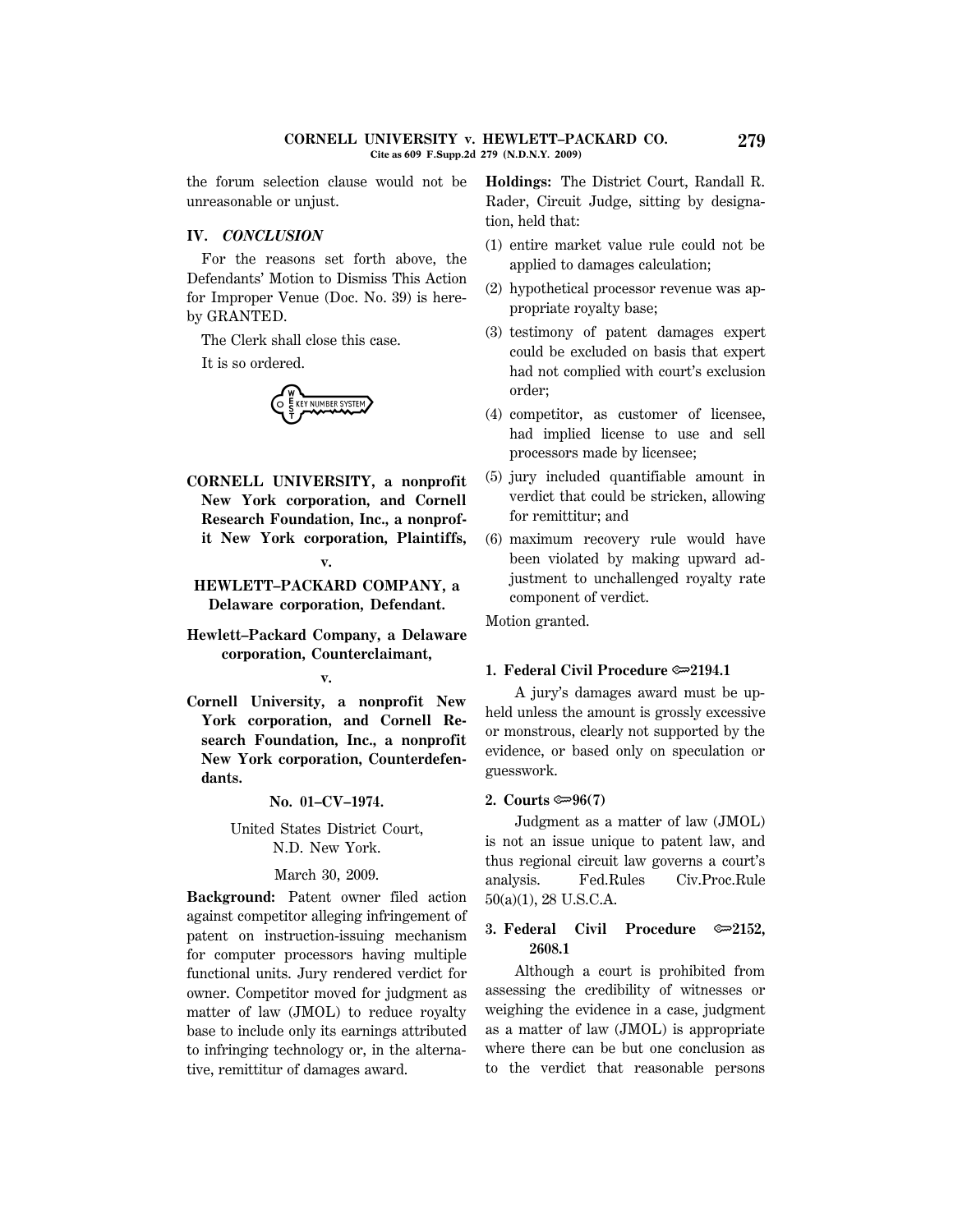could have reached. Fed.Rules Civ.Proc. Rule 50(a)(1), 28 U.S.C.A.

### **4. Federal Civil Procedure**  $\approx 2377$

Remittitur is the process by which a court compels a plaintiff to choose between reduction of an excessive verdict and a new trial.

## **5.** Courts  $\mathfrak{S}$  96(7)

A district court's duty to remit excessive damages is a procedural issue, not unique to patent law, and thus regional circuit law governs a court's analysis.

# **6. Federal Civil Procedure**  $\infty$ **2339. 2651.1**

When considering a motion to amend the judgment, or in the alternative to grant a new trial on the amount of damages, a trial court must review the record to determine whether the jury's verdict contravenes the clear or great weight of the evidence.

# **7. Federal Civil Procedure**  $\approx 2377$

Under Second Circuit law, the decision to grant remittitur is ultimately within the trial court's discretion.

# **8. Patents** O**319(1)**

Calculation of a reasonable royalty requires determination of a royalty base, or the revenue pool implicated by the patent infringement, and a royalty rate, the percentage of that pool adequate to compensate the plaintiff for that infringement. 35 U.S.C.A. § 284.

## **9. Patents**  $\approx 319(1)$

An over-inclusive royalty base in patent infringement suit, including revenues from the sale of non-infringing components, is not permissible simply because the royalty rate is adjustable. 35 U.S.C.A. § 284.

# **10. Patents**  $\approx 319(1)$

The methodology of assessing and computing damages that are adequate to compensate for the patent infringement, but in no event less than a reasonable royalty for the use made of the invention by the infringer, is within the sound discretion of the district court. 35 U.S.C.A. § 284.

## **11. Patents**  $\approx 318(4.1)$

The entire market value rule permits recovery of damages based on the value of the entire apparatus containing several features, where the patent related feature is the basis for customer demand; thus, a plaintiff may invoke the entire market value rule to include both infringing and noninfringing elements within the royalty base. 35 U.S.C.A. § 284.

## **12. Patents** O**318(4.1)**

The entire market value rule in the context of patent royalties requires adequate proof of three conditions, which are additive, not alternative ways to demonstrate eligibility for its application: (1) the infringing components must be the basis for customer demand for the entire machine including the parts beyond the claimed invention; (2) the individual infringing and non-infringing components must be sold together so that they constitute a functional unit or are parts of a complete machine or single assembly of parts; and (3) the individual infringing and non-infringing components must be analogous to a single functioning unit. 35 U.S.C.A. § 284.

# **13. Patents** O**318(4.1)**

The entire market value rule, which permits recovery of damages based on the value of the entire apparatus containing several features, does not apply when the infringing and non-infringing parts are sold together for mere business advantage. 35 U.S.C.A. § 284.

## **14. Patents**  $\approx 318(4.1)$

Patent owner had to connect consumer demand for competitor's machine ''per-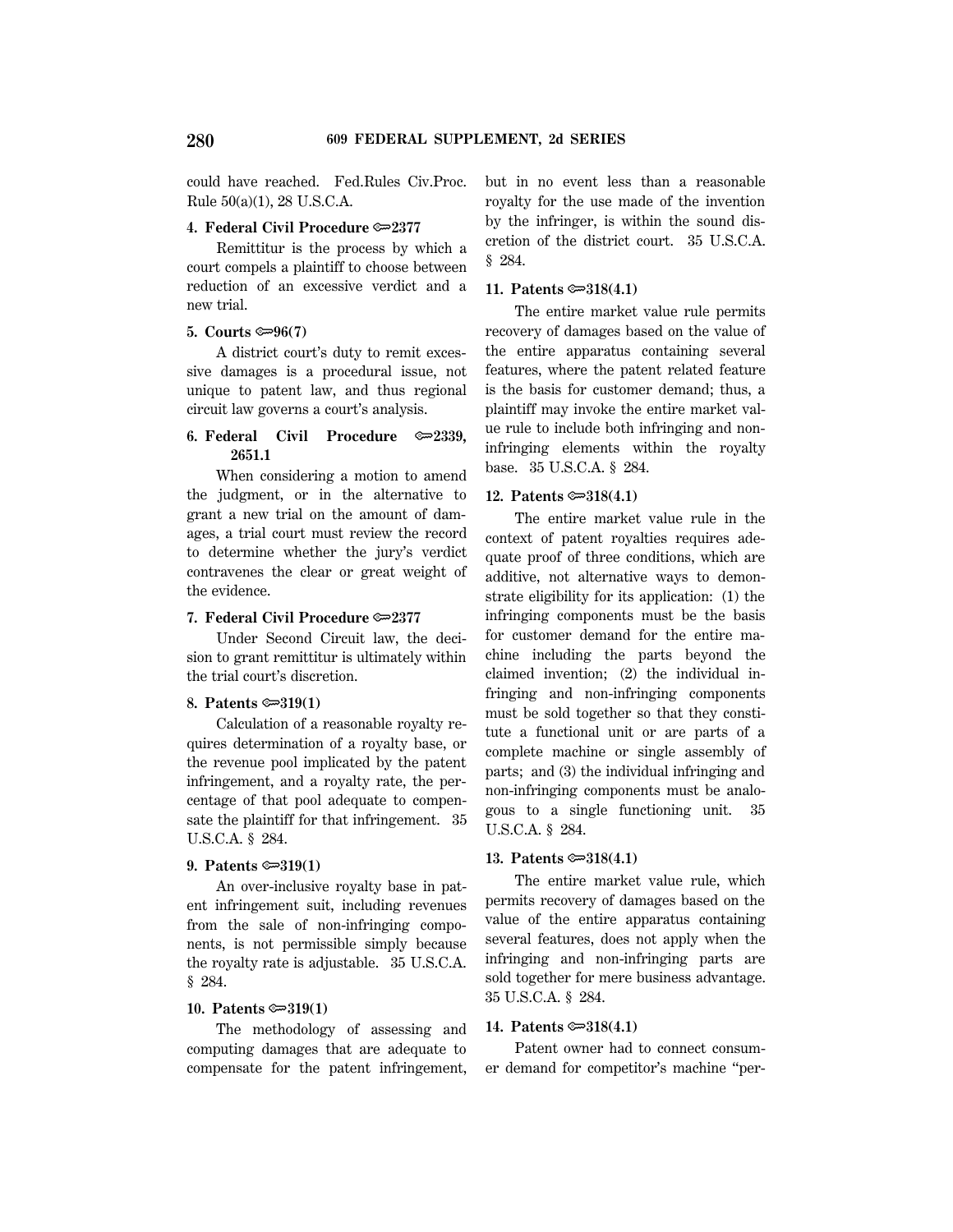#### **CORNELL UNIVERSITY v. HEWLETT–PACKARD CO. 281 Cite as 609 F.Supp.2d 279 (N.D.N.Y. 2009)**

formance'' to patented instruction-issuing mechanism for computer processors having multiple functional units, or present demand curve or other economic evidence, to show that invention drove demand for competitor's central processing unit (CPU) bricks, in order for entire market value rule to apply to damages calculation in infringement case; proffered evidence of superiority of claimed invention compared performance of different computer processors, not CPU bricks containing those processors, and thus hypothetical processor revenue, not hypothetical CPU brick revenue, was appropriate royalty base. 35 U.S.C.A. § 284.

## **15. Patents**  $\approx 318(4.1)$

Reliance on hypothetical sales or estimated revenues is entirely permissible in connection with a reasonable patent royalty analysis. 35 U.S.C.A. § 284.

## **16. Patents**  $\approx 318(4.1)$

Hypothetical processor revenue, rather than central processing unit (CPU) brick price that required no estimations or hypothetical calculations, was appropriate royalty base for infringement of patent on instruction-issuing mechanism for computer processors having multiple functional units, since entire CPU brick did not infringe and there otherwise was no reason to extend damages to features and components not encompassed within claimed invention. 35 U.S.C.A. § 284.

### **17. Patents**  $\approx 319(1)$

Estimates are permitted when calculating damages in a patent infringement case. 35 U.S.C.A. § 284.

#### **18. Patents**  $\approx 312(2)$

Testimony of patent damages expert could be excluded on motion for judgment as matter of law (JMOL) to reduce royalty base to include only its earnings attributed to infringing technology or, in the alternative, remittitur of damages award, on basis that expert had not complied with court's exclusion order. Fed.Rules Civ.Proc.Rule 50(a)(1), 28 U.S.C.A.

## **19. Patents** O**210**

Competitor, as customer of licensee, had implied license to use and sell processors made by licensee that were based on patented instruction-issuing mechanism for computer processors having multiple functional units.

#### **20. Patents** O**314(5)**

The existence of an implied license to a patent is a question of law reserved for the court.

# **21. Patents**  $\approx 210$

An implied license defense in a patent case incorporates two elements: (1) the article must have no reasonable non-infringing use; and (2) the circumstances of the sale must plainly indicate that the grant of a license should be inferred.

### **22. Patents** O**210**

Under patent law, the implied license doctrine does not include a United States sale requirement.

## **23. Federal Civil Procedure**  $\approx 2377$

Remittitur is appropriate (1) where the court can identify an error that caused the jury to include in the verdict a quantifiable amount that should be stricken, and (2) more generally, where the award is ''intrinsically excessive'' in the sense of being greater than the amount a reasonable jury could have awarded, although the surplus cannot be ascribed to a particular, quantifiable error.

#### **24. Patents** O**323.3**

Jury included quantifiable amount in verdict that could be stricken, allowing for remittitur, in action alleging infringement of patent on instruction-issuing mechanism for computer processors having multiple functional units, where royalty rate was uncontroverted, but jury erroneously in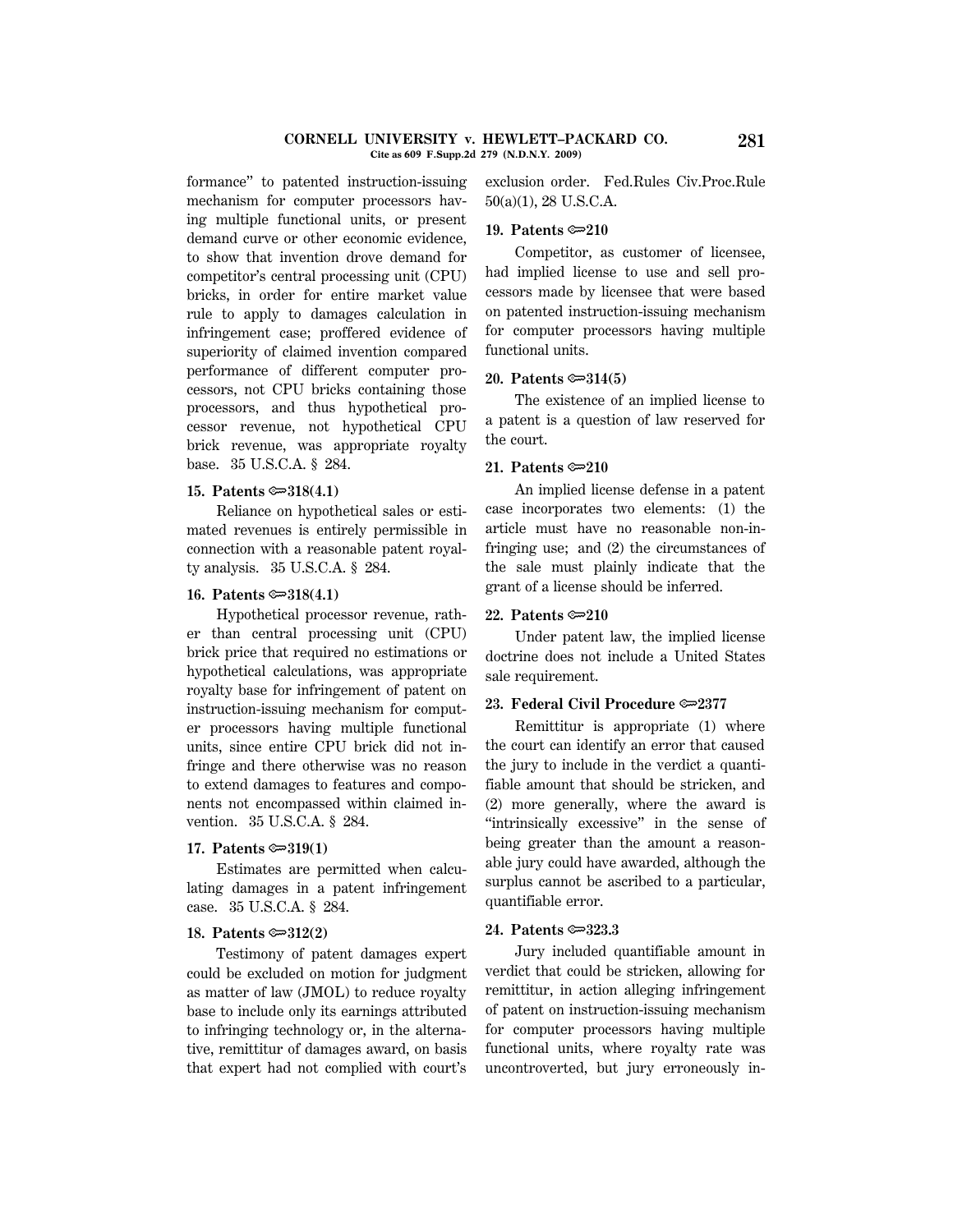cluded hypothetical central processing unit (CPU) brick revenue base in its damages calculation, even though patent owner did not submit sufficient evidence to support application of entire market value rule, and hypothetical processor revenue royalty base was only base presented to jury that was supported by substantial evidence.

### **25. Federal Civil Procedure**  $\approx 2377$

Under the maximum recovery rule, any remittitur amount must be based on the highest amount of damages that the jury could properly have awarded based on the relevant evidence.

# **26. Patents** O**323.3**

Maximum recovery rule, that any remittitur amount had to be based on highest amount of damages that jury properly could have awarded based on relevant evidence, would have been violated by making upward adjustment to unchallenged royalty rate component of verdict after court found error in separately articulated royalty base determination in patent infringement suit, since jury had unequivocally communicated its royalty rate decision and it was supported by substantial evidence.

# **Patents**  $\approx 328(2)$

4,807,115. Infringed.

Sidley Austin Brown & Wood, Bryan K. Anderson, Esq., of Counsel, David T. Miyamoto, Esq., of Counsel, Denise L. McKenzie, Esq., of Counsel, Edward G. Poplawski, Esq., of Counsel, Olivia M. Kim, Esq., of Counsel, Sandra S. Fujiyama, Esq., of Counsel, Los Angeles, CA and Cornell University, Office of Counsel, James J. Mingle, Esq., of Counsel, Nelson E. Roth, Esq., of Counsel, Valerie L. Cross, Esq., of Counsel, Ithaca, NY, for Plaintiffs/Counterdefendants.

DLA Piper, Rudnick, Gray Cary U.S. LLP, Erin P. Penning, Esq., of Counsel, John Allcock, Esq., of Counsel, Sean C. Cunningham, Esq., of Counsel, Arthur A. Wellman, Esq., of Counsel, Licia E. Vaughn, Esq., of Counsel, Stewart M. Brown, Esq., of Counsel, San Diego, CA and Harter, Secrest & Emery LP, Jerauld E. Brydges, Esq., Rochester, NY, and Fish, Richardson Law Firm, Barry K. Shelton, Esq., of Counsel, Austin, TE, Attorneys for Defendant/Counterclaimant.

## **AMENDED ORDER**

RANDALL R. RADER, Circuit Judge, United States Court of Appeals for the Federal Circuit, sitting by designation.

This court conducted an eight-day jury trial running May 19–30, 2008, to determine the validity and infringement of U.S. Patent No. 4,807,115 (the '115 patent). Finding the '115 patent valid and infringed, the jury awarded damages of \$184,044,048 to Cornell. The jury arrived at this award by applying a 0.8% royalty rate to a \$23,005,506,034 royalty base, which included earnings from the sale of many components of Hewlett–Packard's products that are not covered at all by the claimed invention. Hewlett–Packard then moved for judgment as a matter of law (JMOL) seeking to reduce this royalty base to include only Hewlett–Packard's earnings attributed to the infringing technology. In the alternative, Hewlett–Packard requested remittitur of the damages award. After complete briefing by both parties, the Court heard argument on July 30, 2008. Because the record shows that Cornell did not prove entitlement to the entire market value of Hewlett–Packard's CPU brick products, this court grants Hewlett–Packard's motion for JMOL, or in the alternative, for remittitur.

# I.

The technology at issue has been described in great detail elsewhere (for ex-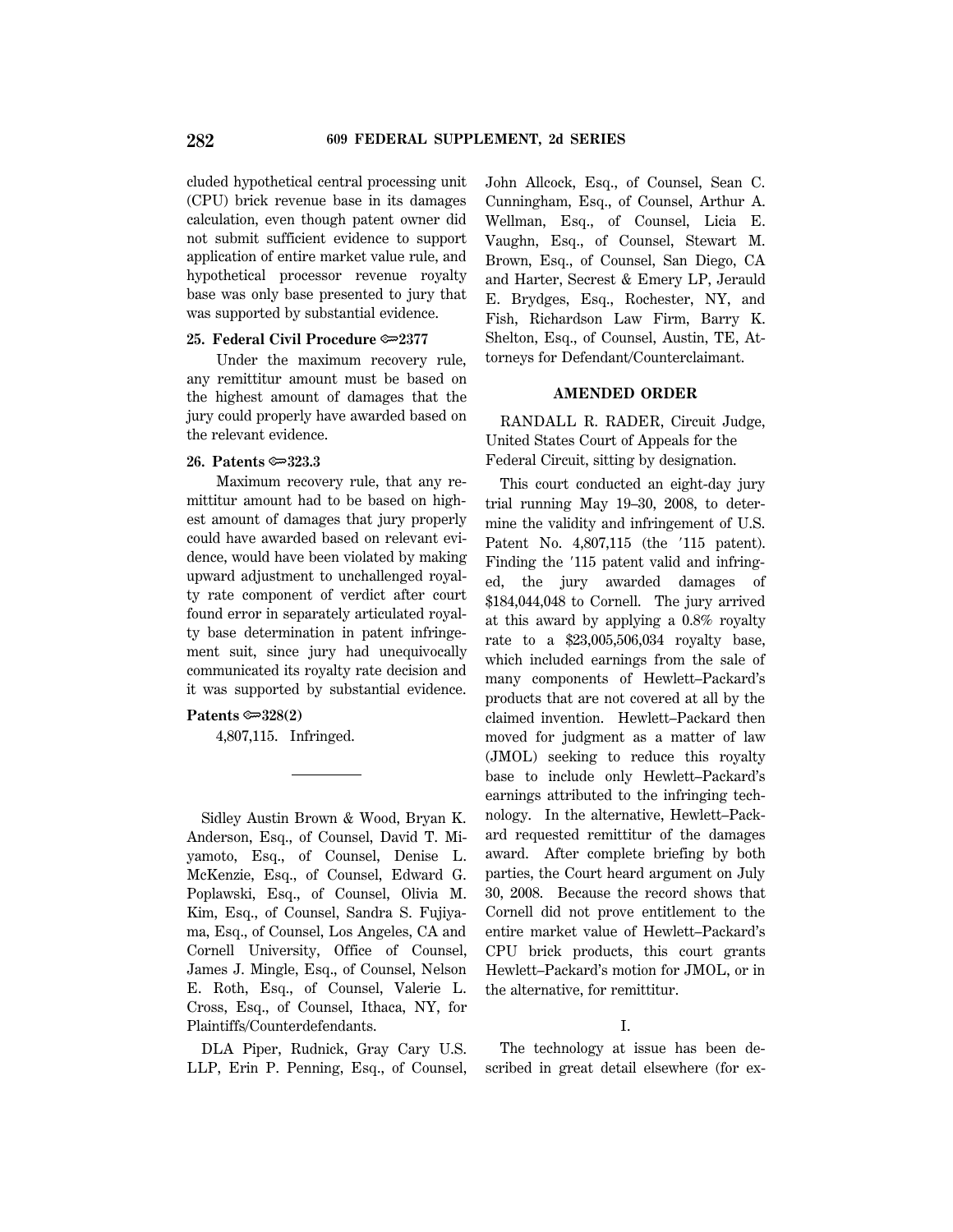#### **CORNELL UNIVERSITY v. HEWLETT–PACKARD CO. 283 Cite as 609 F.Supp.2d 279 (N.D.N.Y. 2009)**

ample in the *Markman* and summary judgment orders), and that full description will not be repeated here. The  $'115$  patent, ''Instruction Issuing Mechanism For Processors With Multiple Functional Units'' to Dr. Torng on February 21, 1989, claims technology that issues multiple and out-of-order computer processor instructions in a single machine clock cycle. This technique employs a dispatch stack and precedence count memory. By achieving multiple and out-of-order processing, this invention enhances the throughput of processors with multiple functional units.

As is apparent even from the title of his patent, Dr. Torng did not develop an entire computing system. Rather, he invented a method for instruction issuance within a computer processor. Indeed, the parties do not dispute that the  $'115$  patent reads on just one component of the instruction reorder buffer (IRB), itself a part of a computer processor. And, of course, the processor is only a component of a larger computing system. In the anatomy of a Hewlett–Packard server, the processor is the smallest salable patent-practicing unit. These processors are a part of CPU modules that, when combined with a temperature controlling thermal solution, external cache memory, and a power converter, make up what Hewlett–Packard calls ''CPU bricks.'' A set of CPU bricks is then incorporated into a cell board, and that cell board is finally inserted into a server, where it functions as the server's processing engine. To restate, however, the claimed invention is a small part of the IRB, which is a part of a processor, which is part of a CPU module, which is part of a "brick," which is itself only part of the larger server. For some general context, this server is larger than even very large home refrigerator units; the CPU ''brick'' is longer and thinner than the ordinary masonry brick; the IRB is a thin wafer device approximately two inches wide and three inches long. As noted earlier, the damages award uses as the royalty base the value of the entire CPU brick, not the invention or the IRB or even the processor.

Although the accused processors were the smallest salable units incorporating Dr. Torng's invention, Hewlett–Packard's primary business did not include a la carte processor sales. Trial Tr. vol. 6, 35:7–19, May 29, 2008. Rather, as indicated by the revenue data presented at trial, Hewlett– Packard primarily sold servers and workstations containing infringing processors. *Id.* Nevertheless, Hewlett–Packard sold more than 31,000 infringing processors a la carte during the damages period. Trial Tr. vol. 6, 33:13–17, May 29, 2008. Thus, the record supplied some evidence of sales data for processors.

Cornell originally sought damages on the revenue from Hewlett–Packard's entire server and workstation systems. These servers and systems include vast amounts of technology beyond the infringing part of the processors. In anticipation that Cornell would assert entitlement to damages beyond the claimed invention, this court repeatedly advised before trial that it would scrutinize the damages proof. With this advance warning, this court expected Cornell to present well-documented economic evidence closely tied to the scope of the claimed invention. To this court's surprise, when the trial commenced, Cornell had not revised its attempts to prove entitlement to damages far beyond the scope of the claimed invention. Because the claimed invention is ''a component of a component within the processors used in Hewlett–Packard's servers and workstations,'' this court interrupted the trial to conduct a *Daubert* hearing to determine whether Cornell's damages expert, Dr. Marion Stewart, had properly applied the entire market value rule or had improperly expanded the rule to claim damages far in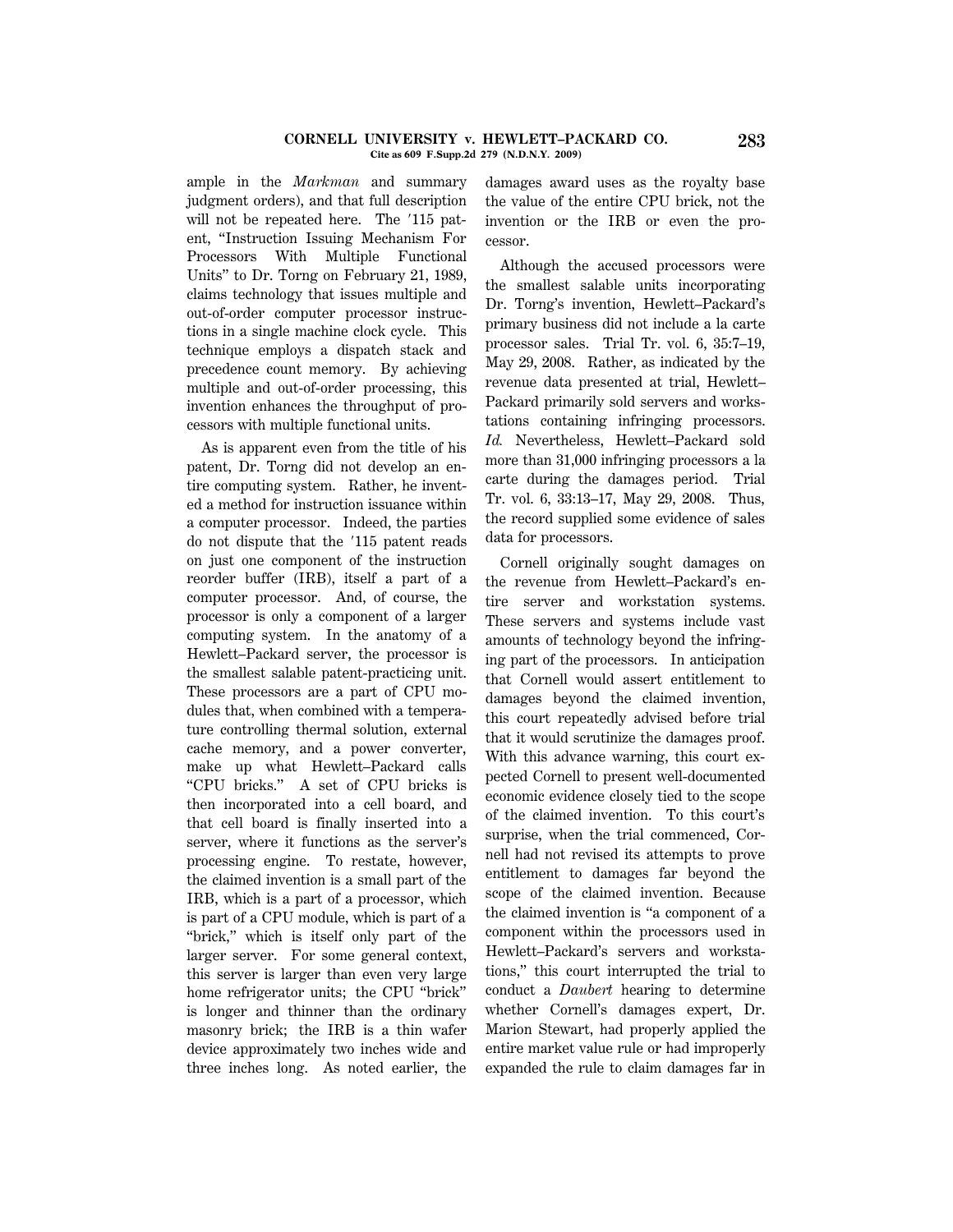excess of the contribution of the claimed invention to this market (and thus to gain more than ''damages adequate to compensate for the infringement.''). *Cornell Univ. v. Hewlett–Packard Co.,* No. 01–CV– 1974, 2008 WL 2222189, at \*2 (N.D.N.Y. May 27, 2008). In particular, Dr. Stewart sought to testify that the jury should compute damages using a royalty base encompassing Hewlett–Packard's earnings from its sales revenue from its entire servers and workstations.

At that hearing, neither Cornell nor Dr. Stewart offered credible and sufficient economic proof that the patented invention drove demand for Hewlett–Packard's entire server and workstation market. In sum, Dr. Stewart did not supply credible and sufficient economic proof to support application of the entire market value rule. Rather Dr. Stewart tried to present evidence that would mislead the jury to award damages far in excess of their compensatory purpose. As this court noted during its inquiry, ''[a]t best, the record shows that purchasers opt for Hewlett– Packard products because of their superior performance. Yet the patented invention is still merely one of several—what Dr. Steward calls a 'handful of components' in the Hewlett–Packard processor 'Performance Formula.'" *Id.* at \*3. Moreover, ''Cornell did not offer a single demand curve or attempt in any way to link consumer demand for servers and workstations to the claimed invention.'' *Id.* In light of these evidentiary shortcomings, this court found that ''Dr. Stewart and Cornell have not drawn any connection between the market for servers and workstations and the patented invention.'' *Id.* at \*4. Accordingly, the court excluded ''Dr. Stewart's testimony that the entire market value of Hewlett–Packard's servers and workstations should be used as the royalty base.'' *Id.*

Upon that ruling, Cornell lacked evidence of damages. Instead of leaving Cornell without proof of damages, this court instead offered Cornell an opportunity to return the next day and offer testimony ''on something less that takes into account to some degree, based on his expertise, the fact that the claimed invention is not the entire system but only a component of a component of that system.'' Trial Tr. vol. 5, 16:1–5, May 23, 2008. The boundaries of that testimony were plain: Dr. Stewart would ''not be permitted to testify using the entire system as the royalty base.'' *Id.* at 15:23–16:1. This court further cautioned that the admissibility of Dr. Stewart's testimony hinged on his ''factor[ing] out that [Cornell is], of course, seeking only compensation for the value of the claimed invention.'' *Id.* at 16:21–23.

Despite these admonitions, Cornell proffered a royalty base that incorporated much more than the claimed invention without providing any additional evidence demonstrating entitlement to the entire market value of any Hewlett–Packard product. In particular, Dr. Stewart testified that Cornell deserved royalties on a base of the more than \$23 billion in sales Hewlett–Packard would have made if it had sold all of the alleged infringing processors as CPU bricks. This hypothetical royalty base amount derives from a calculation that, might, with a degree of oversimplification, be described as multiplication of the catalog list price for Hewlett– Packard's CPU bricks incorporating the assorted infringing processors by the number of infringing processors sold. The actual math is not at issue, as both parties agree on \$23 billion as the appropriate royalty base based on CPU brick sales. The important point is not the way that Cornell derived this royalty base, but that it exceeded again this court's direction and proceeded to attempt to show economic entitlement to damages based on technolo-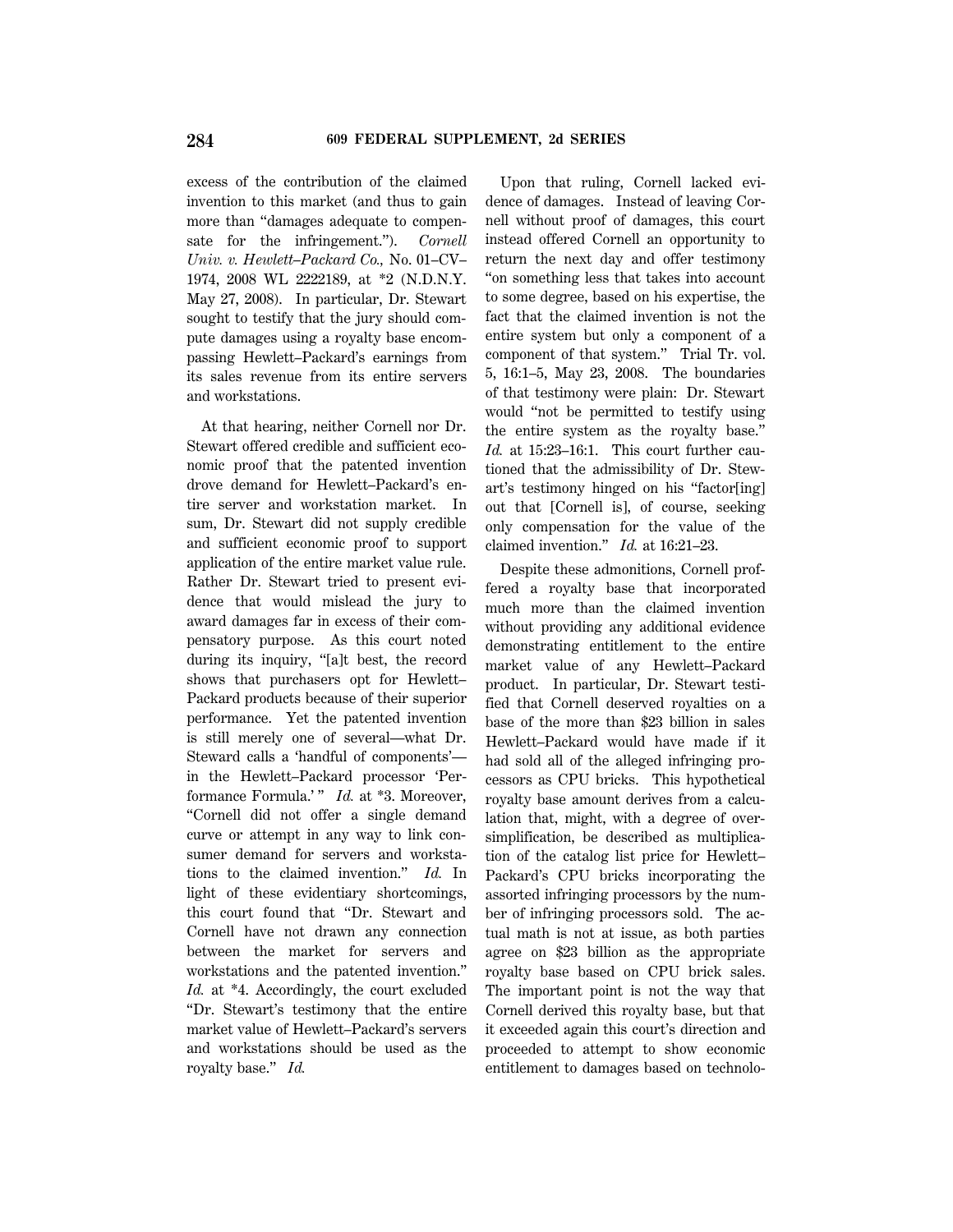#### **CORNELL UNIVERSITY v. HEWLETT–PACKARD CO. 285 Cite as 609 F.Supp.2d 279 (N.D.N.Y. 2009)**

gy beyond the scope of the claimed invention. The entire market value rule indeed permits damages on technology beyond the scope of the claimed invention, but only upon proof that damages on the unpatented components or technology is necessary to fully compensate for infringement of the patented invention. Thus, this court faults Cornell for using the CPU brick as the royalty base without credible and economic proof that damages on the unpatented portions of this technology was necessary to compensate for the infringement. Moreover, this court finds fault in the origins of this royalty base figure. The \$23 billion amount does not come from adding up invoice amounts, nor from actual CPU brick sales to Hewlett–Packard's customers. Those customers by and large purchased complete server and workstation systems, not CPU bricks. Rather, the \$23 billion base simply reveals the revenues Hewlett–Packard would have obtained if it had sold each of the infringing processors in conjunction with a CPU brick.

Notably, Cornell chose this hypothetical royalty base in favor of another alternative more 15 clearly relevant to the value of the patented invention—the revenue Hewlett– Packard would have 16 earned had it sold each infringing processor as just that, a processor, without any additional non-infringing components. Instead of linking its base amount to the processors (of which the infringing IRB is an important component), Cornell simply stepped one rung down the Hewlett–Packard revenue ladder from servers and workstations to the next most expensive processor-incorporating product without offering any evidence to show a connection between consumer demand for that product and the patented invention. Accordingly, Hewlett–Packard now requests that this court enforce its ruling at trial that Cornell is ineligible to collect damages under the entire market value rule and reduce the royalty base to account only for the value of the processors incorporating the patented technology. Based on a thorough review of the record, this court grants Hewlett–Packard's motion.

## II.

**[1–3]** A jury's damages award '' 'must be upheld unless the amount is grossly excessive or monstrous, clearly not supported by the evidence, or based only on speculation or guesswork.'" *Monsanto Co. v. Ralph,* 382 F.3d 1374, 1383 (Fed.Cir. 2004) (quoting *Brooktree Corp. v. Advanced Micro Devices, Inc.,* 977 F.2d 1555, 1580 (Fed.Cir.1992)). JMOL is not an issue unique to patent law, and thus Second Circuit law governs this court's analysis. *See Agrizap, Inc. v. Woodstream Corp.,* 520 F.3d 1337, 1341 (Fed.Cir.2008). Entry of JMOL is appropriate only where ''a reasonable jury would not have a legally sufficient evidentiary basis to find for the [non-moving] party on that issue." Fed. R.Civ.P. 50(a)(1). Although this court is prohibited from assessing the credibility of witnesses or weighing the evidence in a case, JMOL is appropriate where ''there can be but one conclusion as to the verdict that reasonable [persons] could have reached.'' *Nadel v. Isaksson,* 321 F.3d 266, 272 (2d Cir.2003)(internal quotation omitted).

[4–7] Remittitur "is the process by which a court compels a plaintiff to choose between reduction of an excessive verdict and a new trial.'" *Earl v. Bouchard Transp. Co., Inc.,* 917 F.2d 1320, 1328 (2d Cir.1990) (quoting *Shu–Tao Lin v. McDonnell Douglas Corp.,* 742 F.2d 45, 49 (2d Cir.1984)). ''A district court's duty to remit excessive damages is a procedural issue, not unique to patent law.'' *Imonex Servs., Inc. v. W.H. Munzprufer Dietmar Trenner GMBH,* 408 F.3d 1374, 1380 (Fed. Cir.2005) ''In considering a motion to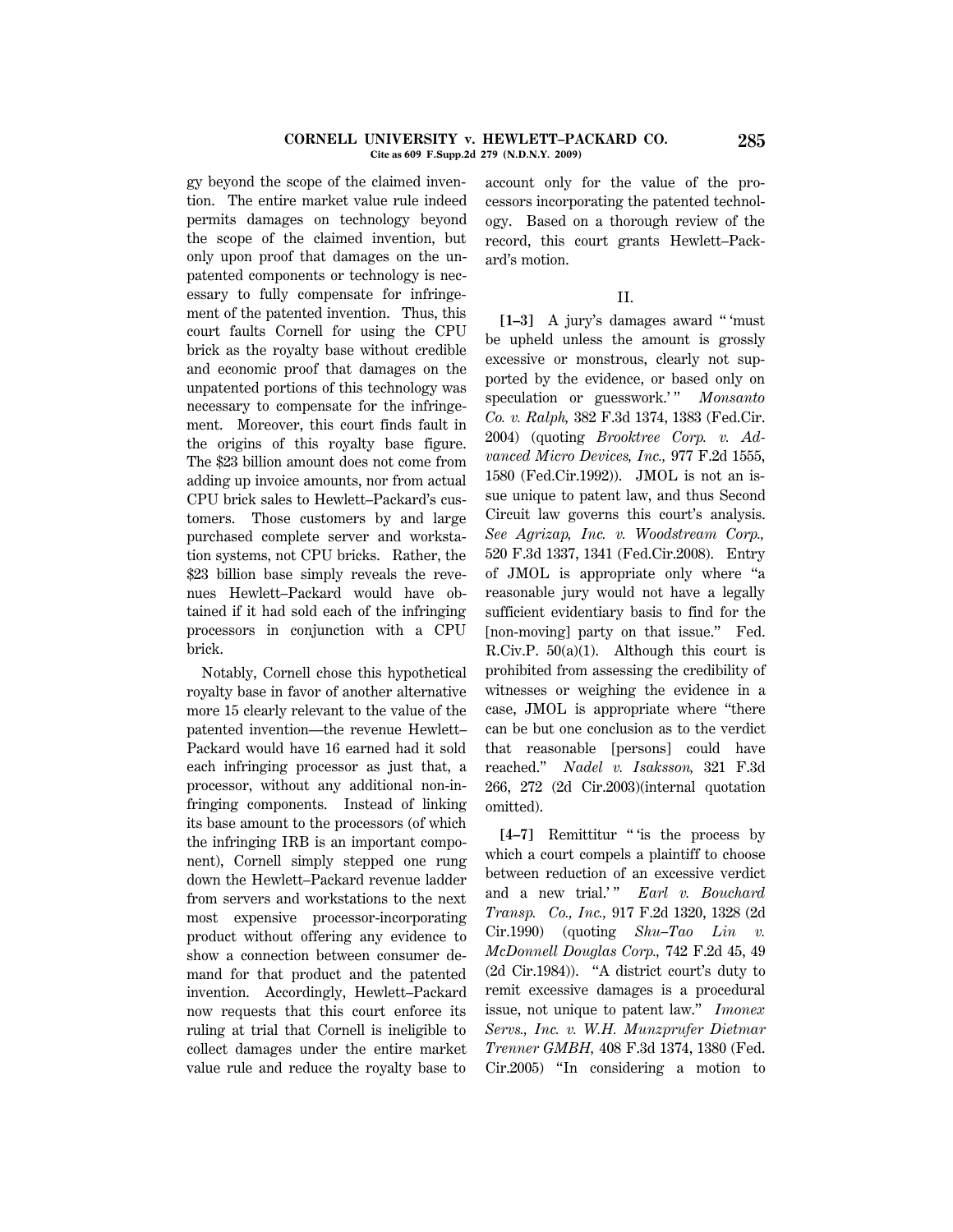amend the judgment, or in the alternative to grant a new trial on the amount of damages, a trial court must review the record to determine whether the jury's verdict contravenes the 'clear or great weight of the evidence.'" Oiness v. Wal*green Co.,* 88 F.3d 1025, 1028 (Fed.Cir. 1996) (quoting *Unisplay, S.A. v. Am. Elec. Sign Co.,* 69 F.3d 512, 517 (Fed.Cir.1995)). Under Second Circuit law, the decision to grant remittitur is ultimately within the trial court's discretion. *See Earl,* 917 F.2d at 1330; see also *Oiness,* 88 F.3d at 1029.

**[8, 9]** In a suit for patent infringement, a prevailing plaintiff deserves damages ''adequate to compensate for the infringement, but in no event less than a reasonable royalty for the use made of the invention by the infringer.'' 35 U.S.C. § 284 (2006). Calculation of a reasonable royalty, as Cornell seeks here, requires determination of two separate quantities—a royalty base, or the revenue pool implicated by the infringement, and a royalty rate, the percentage of that pool ''adequate to compensate'' the plaintiff for that infringement. These quantities, though related, are distinct. An over-inclusive royalty base including revenues from the sale of non-infringing components is not permissible simply because the royalty rate is adjustable. *See Rite–Hite Corp. v. Kelley Co.,* 56 F.3d 1538, 1549 n. 9 (Fed.Cir.1995) (''This issue of royalty base is not to be confused with the relevance of anticipated collateral sales to the determination of a reasonable royalty rate.'').

**[10, 11]** ''The methodology of assessing and computing damages under 35 U.S.C. § 284 is within the sound discretion of the district court.'' *TWM Mfg. Co. v. Dura Corp.,* 789 F.2d 895, 898 (Fed.Cir.1986). Under certain circumstances, a trial court may exercise its discretion to apply the ''entire market value rule'' in calculating the reasonable royalty base. *See King Instruments Corp. v. Perego,* 65 F.3d 941, 951 n. 4 (Fed.Cir.1995) (''courts have allowed recovery of lost profits or a reasonable royalty based not only on the profits from the patented part, but also on nonpatented parts''); *Rite–Hite,* 56 F.3d at 1550. When applied, this rule ''permits recovery of damages based on the value of the entire apparatus containing several features, where the patent related feature is the basis for customer demand.'' *State Indus., Inc. v. Mor–Flo Indus., Inc.,* 883 F.2d 1573, 1580 (Fed.Cir.1989). That is to say, with proper proof, a plaintiff may invoke the entire market value rule to include within the royalty base both infringing and non-infringing elements. *Id.* For example, in this case, application of entire market value rule might enable Cornell to obtain royalties not only on the claimed features of the IRB but also on sales of processors which includes features beyond the scope of the claimed invention. Cornell, of course, sought to expand the entire market value rule to cover CPU bricks—far beyond the scope of the claimed invention and without proof of the necessity of that expansion to adequately compensate for the infringement.

**[12, 13]** The entire market value rule in the context of royalties requires adequate proof of three conditions: (1) the infringing components must be the basis for customer demand for the entire machine including the parts beyond the claimed invention, *Fonar Corp. v. General Electric Co.,* 107 F.3d 1543, 1552 (Fed.Cir. 1997); *State Indus., Inc. v. Mor–Flo Indus., Inc.,* 883 F.2d 1573, 1580 (Fed.Cir. 1989); (2) the individual infringing and non-infringing components must be sold together so that they constitute a functional unit or are parts of a complete machine or single assembly of parts, *Paper Converting Machine Co. v. Magna–Graphics Corp.,* 745 F.2d 11, 23 (Fed.Cir.1984); and (3) the individual infringing and non-in-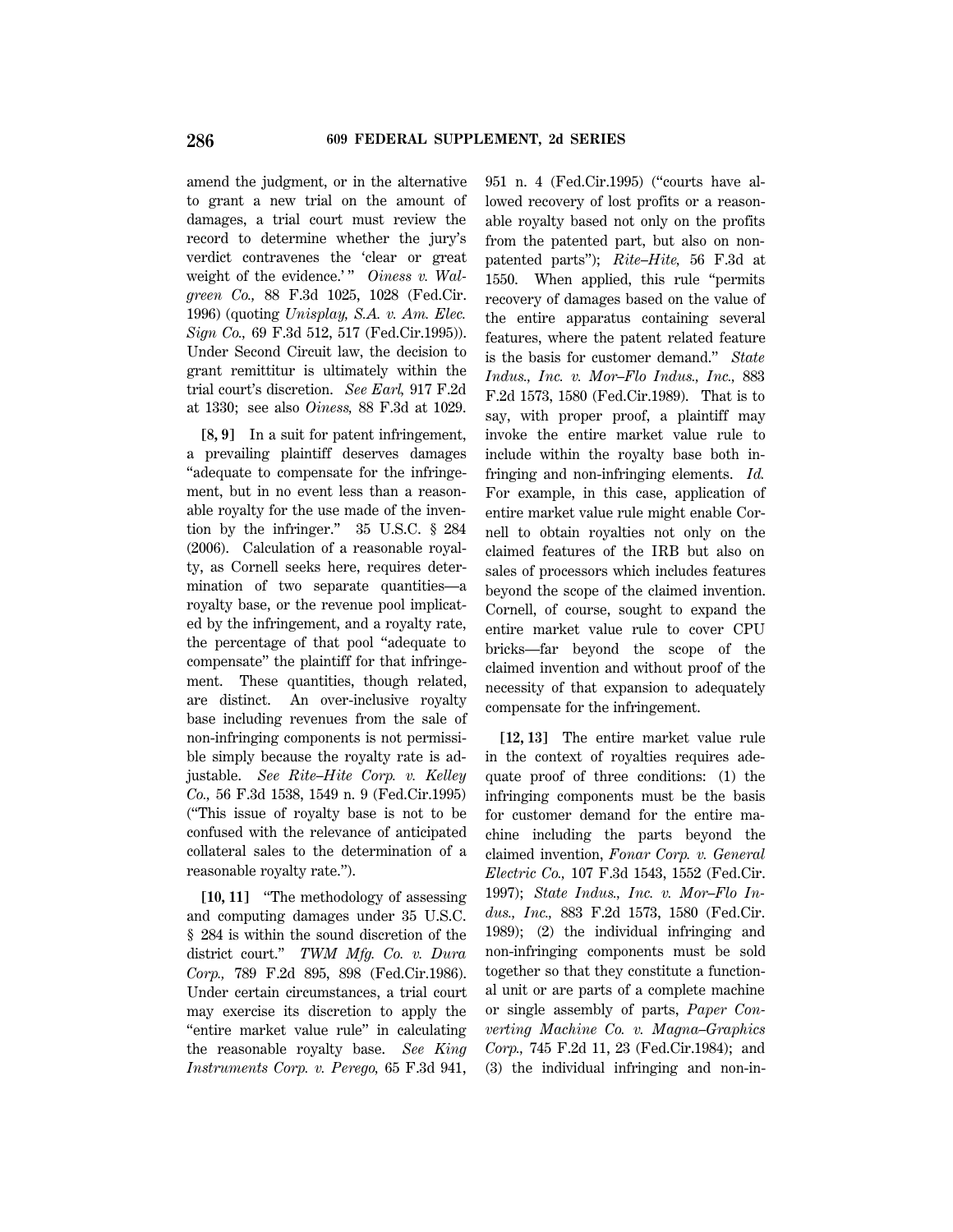#### **CORNELL UNIVERSITY v. HEWLETT–PACKARD CO. 287 Cite as 609 F.Supp.2d 279 (N.D.N.Y. 2009)**

fringing components must be analogous to a single functioning unit, *Kalman v. Berlyn Corp.,* 914 F.2d 1473, 1485, 16 USPQ2d 1093, 1102 (Fed.Cir.1990). It is not enough that the infringing and non-infringing parts are sold together for mere business advantage. *See Rite–Hite,* 56 F.3d at 1549–50. Notably, these requirements are additive, not alternative ways to demonstrate eligibility for application of the entire market value rule. *See Id.* at 1549–50.

#### III.

**[14]** During the presentation of its damages case, Cornell did not heed this court's warning that any royalty base proffer must account for the fact that the '115 patent is a component of a component of Hewlett–Packard's server and workstation products. Instead, Cornell asked the jury to award damages on a royalty base including not only the revenues Hewlett– Packard would have earned had it sold the infringing processors alone, but on the revenues Hewlett–Packard would have earned had it sold the processors in conjunction with CPU bricks. Cornell sought damages on this inflated base without offering additional market evidence that the claimed invention formed the basis for demand for the CPU bricks, or even the existence of a market for CPU bricks. Accordingly, no reasonable jury could have relied on this royalty base in determining Cornell's damages award.

# A.

Cornell's hypothetical-CPU-brick-revenues-as-royalty-base argument is simply another iteration of its entire-server-revenues-as-royalty-base argument that this court excluded after a detailed *Daubert* investigation. Cornell still sought application of the entire market value rule without adequate economic proof, albeit to a somewhat smaller system. Cornell breezed by the unit closest to the claimed technology—the processors—as a starting

point for the royalty base, choosing instead the CPU bricks that are just one rung down the price ladder from the excluded servers and workstations. Cornell made this choice even though Dr. Stewart himself admitted that ''the right way to start the intellectual exercise is to consider the smallest possible measure of sales or any measure for a royalty base, and conceptionally [sic] that would be the processor itself.'' Trial Tr. vol. 5, 32:12–15. Thus, because Cornell elected to angle for a royalty base encompassing much more than the market most aligned with the claimed invention, it had to satisfy the requirements for application of the entire market value to the CPU bricks in order to prevail. *See State Indus.,* 883 F.2d at 1580.

This decision to use the hypothetical CPU brick revenues as a royalty base fatally undermined Cornell's damages case. By Cornell's own admission, any market for Hewlett–Packard's CPU bricks was imaginary. As counsel for Cornell put it, ''One of the problems we face here, your Honor, is if we move outside of the server workstation market, we don't have one.'' Trial Tr. vol. 4, 274:7–11, May 22, 2008. Indeed, the \$23 billion royalty base calculation adopted by Cornell was not premised on any market transactions, but on a calculation of what Hewlett–Packard would have earned if it had sold the infringing processors in conjunction with CPU bricks rather than servers or workstations. Trial Tr. vol. 5,  $63:10-14$  ("even though we don't have market transactions, in a sense we've got prices, and using those prices for the CPU [brick], Mr. Wallace tabulated the royalty base based on the CPUs to be \$23 billion, approximately, about two-thirds of the \$36 billion system sales.''). Without any real world transactions, or even any discernable market for CPU bricks, less intrepid counsel would have wisely abandoned a royalty base claim encompassing a product with significant non-infringing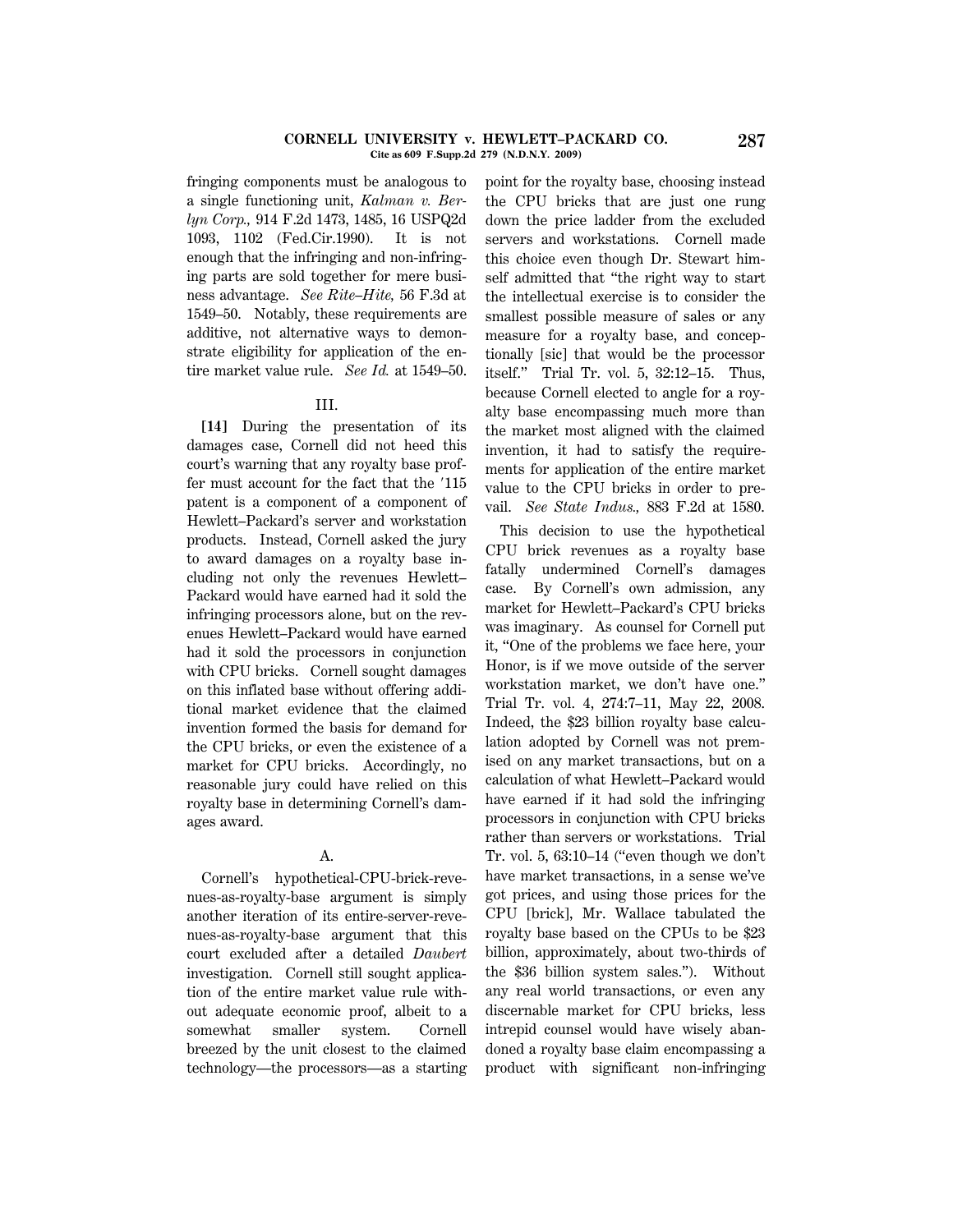components. The logical and readily available alternative was the smallest salable infringing unit with close relation to the claimed invention—namely the processor itself. Cornell nevertheless stuck to its guns, aiming for the highest royalty base still available after the court's exclusion order.

Indeed, on more than one occasion and in contravention of this court's order, Dr. Stewart continued to advise the jury that, in his opinion, server and workstation revenues were the appropriate royalty base. *See, e.g., Id.* at 64:13–14, 64:20–22. He offered the hypothetical CPU brick revenues as the ''minimum royalty base'' due to Cornell. *Id.* at 64:20–25 (''Notwithstanding my view that the appropriate royalty base would be the revenue from sales of servers and workstations, Cornell is seeking a royalty base on the royalty base of CPU based on a tabulation and calculation of CPU revenue. I characterize that as a minimum appropriate royalty base for the reasons that I talked about earlier.''). Dr. Stewart's decision to cling to his excluded opinion is telling. Rather than present a damages case accounting for this court's order, Dr. Stewart and Cornell relied on the same evidence and reasoning that proved insufficient to support application of the entire market value rule in the server and workstation context only slightly revising those contentions to show entitlement to the entire market value of the CPU bricks.

**[15]** Consistent with its admission that there was never a market for Hewlett– Packard's CPU bricks, Cornell did not offer a single demand curve or any market evidence indicating that Cornell's invention drove demand for bricks. The absence of such evidence is unavoidable when hypothetical revenues unrelated to actual product sales form the foundation of a royalty base proffer. Reliance on hypothetical sales or estimated revenues is entirely permissible in connection with a reasonable royalty analysis. ''The determination of a damage award is not an exact science, and the amount need not be proven with unerring precision.'' *Del Mar Avionics, Inc. v. Quinton Instrument Co.,* 836 F.2d 1320, 1327 (Fed.Cir.1987) (internal quotations and citations omitted). Such manufactured revenues cannot, however, sustain expansion of the entire market value rule beyond some credible economic indicators. The entire point of that rule is to allow plaintiffs the advantage of collecting royalties on a system that encompasses more than the claimed invention when defendant's real world earnings derive from real world system sales generated by demand for the claimed invention.

Dr. Stewart did not provide any real world support for Cornell's royalty base claim. Indeed, he acknowledged that ''there are a large number of factors other than [the '115 patent's] out-of-order execution that lead[ ] to the performance of HP processors.'' Trial Tr. vol. 5, 89:23–90:2. He admitted, for example, that the Hewlett–Packard brand name, its reputation for reliability, and its service were important (and in some cases very important) in affecting sales. *Id.* at 105:16–106:3. Despite these admissions as to the origin of consumer demand for Hewlett–Packard's CPU bricks and servers and workstations, Cornell did not present the court with any evidence linking demand for the claimed invention to the CPU bricks. In sum, Cornell did not provide any more evidence for its consumer demand argument than the type of evidence this court found insufficient during Dr. Stewart's *Daubert* hearing.

For example, Cornell relied on the same internal Hewlett–Packard documents predicting that the type of out-of-order execution achieved in the  $'115$  patent "would be a competitive requirement.'' Opp. Br. at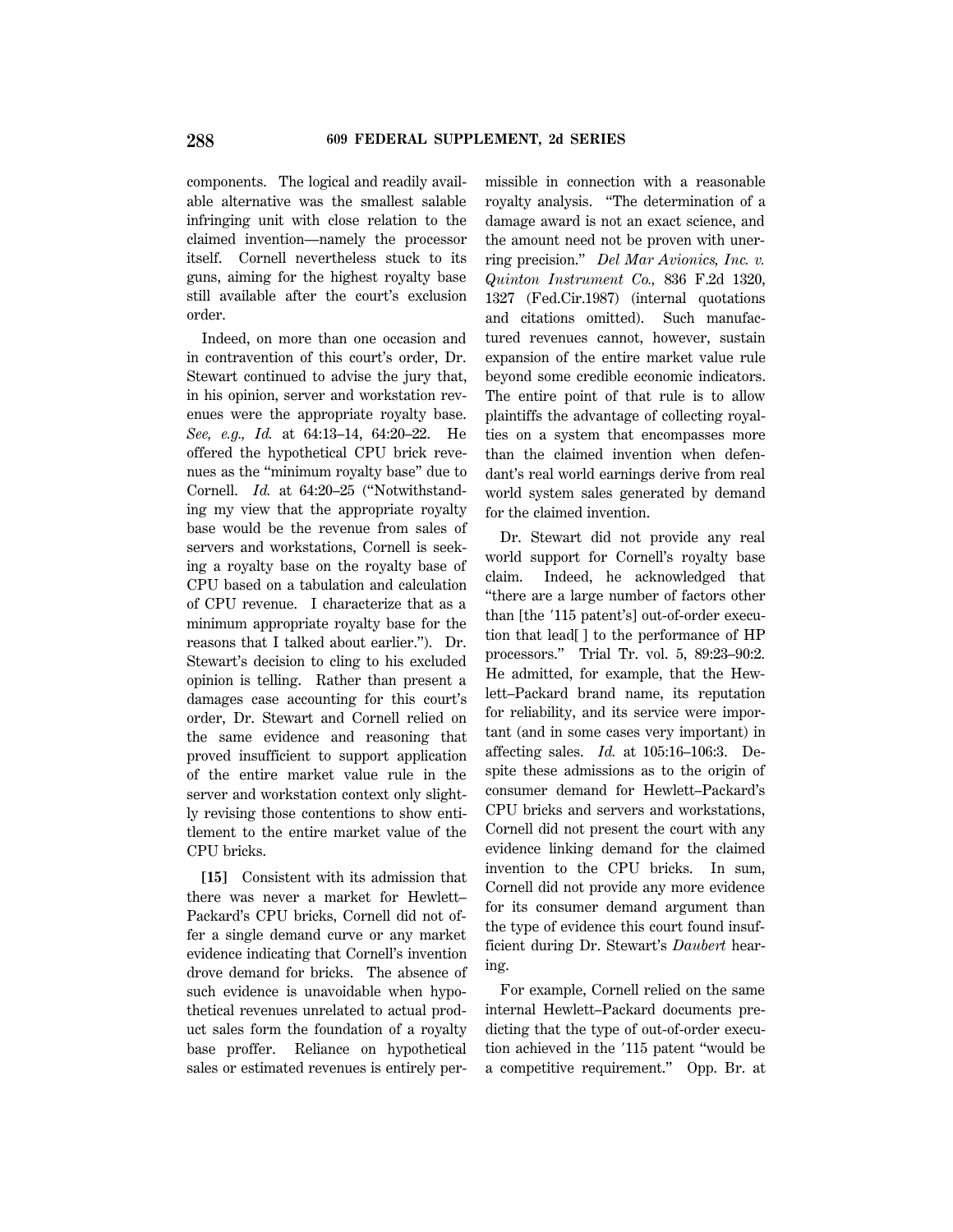#### **CORNELL UNIVERSITY v. HEWLETT–PACKARD CO. 289 Cite as 609 F.Supp.2d 279 (N.D.N.Y. 2009)**

14. Cornell did not offer any customer surveys or other data to back these predictive claims. Moreover, Cornell's only economics-based argument, that customers ''chose'' Hewlett–Packard products incorporating the claimed invention was dismissed by this court. As the court explained:

A simplistic comparison of the accused products to Hewlett–Packard's ramp up of sales of a second system, the Itanium, or its ramp down of sales of the third system, the 7000 series, tells little about the market or demand for specific improvements provided by the patented invention. They happened at different times under different circumstances, there were market factors and [other factors] beyond the contemplation of the Court that affected all of those circumstances.

*Id.* at 15:3–11. Indeed, all of Cornell's proffered evidence of the superiority of the claimed invention compares the performance of different computer processors, not CPU bricks containing those processors. Nowhere does Cornell offer evidence that the claimed invention drove demand for Hewlett–Packard's CPU bricks. As Hewlett–Packard points out, it could have just as easily sold the accused processors in configurations other than CPU bricks. In fact, Hewlett–Packard did sell bricks with other processors and it sold more than 31,000 processors a la carte. Trial Tr. vol. 6, 33:13–17.

Thus, Cornell relies on the same evidence to show application of the entire market value rule to the hypothetical CPU brick revenues as it proffered when seeking to make the entire server subject to the entire market value rule. This court excluded the entire server for lack of credible and sufficient economic linkage and excludes the entire brick for the same reason. Simply put, Cornell's failure to connect consumer demand for Hewlett– Packard machine "performance" to the claimed invention, or to present a single demand curve (or any other economic evidence) showing that the Dr. Torng's invention drove demand for Hewlett–Packard's products undermined any argument for applicability of the entire market value rule. Accordingly, this record contains no reasonable basis for finding that Cornell is entitled to the entire market value of Hewlett–Packards CPU bricks or servers or workstations as a reasonable royalty base.

#### B.

Cornell attempts to escape this outcome by arguing that any error in the choice of royalty base is irrelevant because the jury necessarily took the size and composition of the royalty base into account in calculating the final damages award. This argument rings hollow as a threshold matter. The court is left to wonder why, if the royalty base mattered so little, Cornell exerted so much energy in pushing for the largest possible base before, during, and even after trial. Moreover, Cornell's assertion is legally incorrect. As the Federal Circuit explained in *Rite–Hite,* whether or not a plaintiff is entitled to include the entire market value of a system incorporating infringing and non-infringing components in the royalty base is separate from the analysis of the effect of convoyed or collateral sales on the royalty rate. 56 F.3d at 1549 n. 9. That question, in turn is one of the appropriate ''methodology of assessing and computing damages under 35 U.S.C. § 284'' and thus falls squarely within ''the sound discretion of the district court.'' *TWM Mfg.,* 789 F.2d at 898.

# C.

**[16]** Similarly unavailing is Cornell's contention that it could not properly have relied on processor sales as a royalty base because the hypothetical processor revenue base was an estimate, rather than a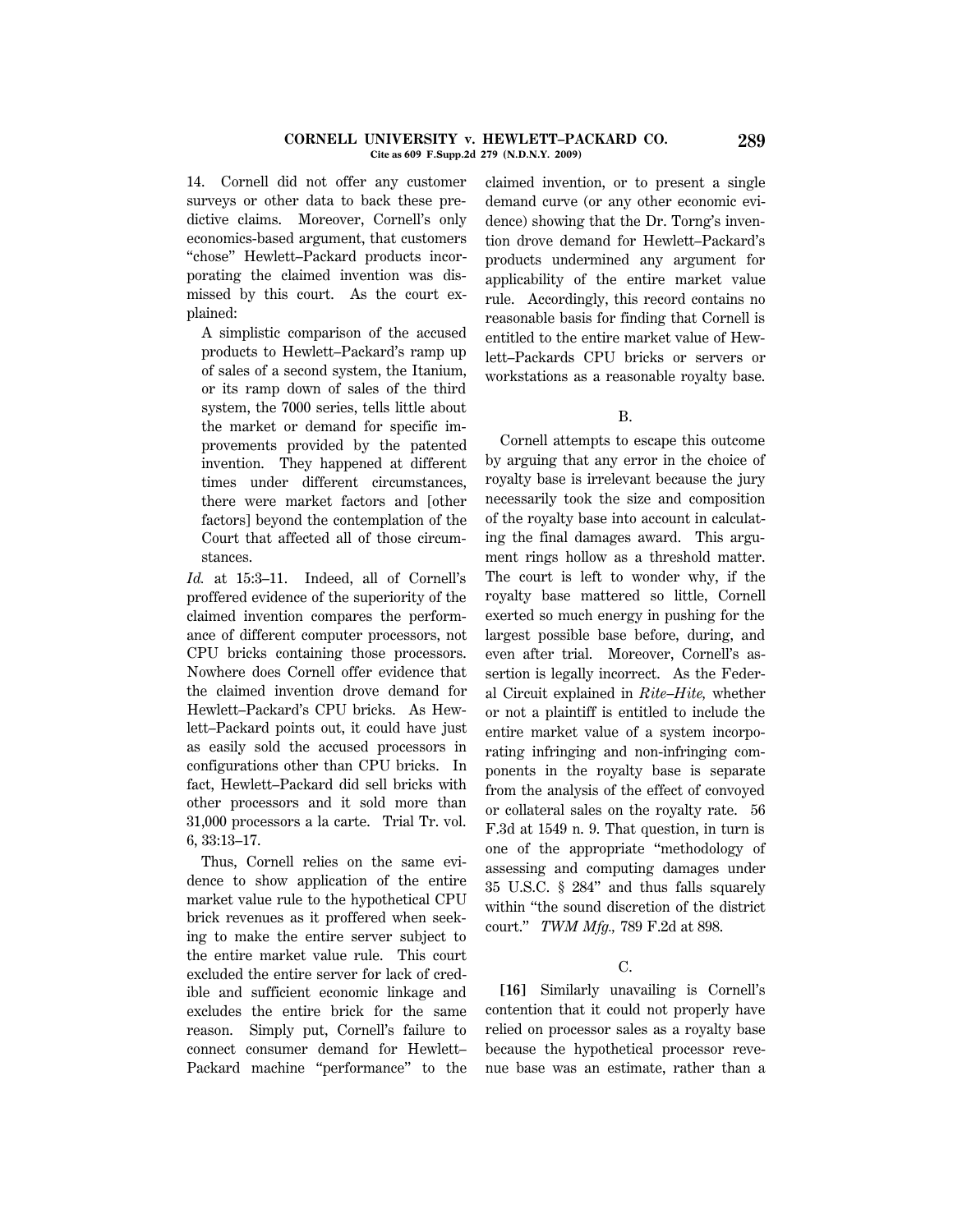firm calculation. Applying Cornell's logic, the law should require this court to apply the entire market value rule and include server and workstation revenues in the royalty base because those revenues are the most accurate reflection of Hewlett– Packard's earnings, since they reflect what Hewlett–Packard did in fact earn. To the contrary, the damages equation is not based on Hewlett–Packard's earnings, but instead on the compensation due to Cornell for infringement. Because the entire server did not infringe, Cornell needs to provide some reason to extend its damages to features and components not encompassed within the claimed invention. The second most accurate base amount, in Cornell's view, is the hypothetical CPU brick revenue, because even though that amount is derived from records rather than real world earnings in the marketplace, Hewlett–Packard included CPU brick pricing in its catalogs. Thus, Cornell urges this court to accept the brick price—not because it reflects the value of the claimed invention but because it requires no estimations or hypothetical calculations.

**[17]** By this logic, the hypothetical processor revenue amount is flawed because Hewlett–Packard only had actual pricing information for three out of eight infringing processor models. The remaining processor prices were determined using a combination of economic and statistical techniques that Cornell does not challenge except to say that they are estimates rather than actual prices. Nonetheless the Federal Circuit permits estimates in the damages context. *Del Mar Avionics,* 836 F.2d at 1327. And it is the duty of this court to ensure that the estimates are tied to demand for the claimed invention and proper economic methodologies, not just numbers in an accounting format. *See TWM Mfg.,* 789 F.2d at 898. Accordingly, because this court finds that Hewlett– Packard's hypothetical processor revenue calculation represents the only reliable evidence in this record of adequate compensation for infringement of the claimed invention. This court grants Hewlett–Packard's motion for judgment as a matter of law.

#### IV.

**[18]** Dr. Stewart's failure to comply with this court's exclusion order provides alternative grounds for granting Hewlett– Packard's motion. As explained above, despite this court's admonitions, Dr. Stewart offered his opinion that Hewlett–Packard's server and workstation revenues were the appropriate royalty base in this case. Moreover, Dr. Stewart did not comply with the court's order that the proffered royalty base take into account the fact that ''the claimed invention is not the entire system but only a component of a component of that system.'' Tr. Tran. May 23, 2008 at 16. Because Dr. Stewart ignored the boundaries this court set for his testimony both pre-trial and during trial and did not limit his royalty base opinion to ''seek[ ] only compensation for the value of the claimed invention,'' Trial Tr. vol. 5, 16:21– 23, this court excludes his testimony.

## V.

**[19]** Hewlett–Packard requests a reduction in damages in light of an alleged implied license to the '115 patent from both Intel and IBM. Although the issue of implied license was sent to the jury, as this court ruled during trial, the jury's verdict on these issues was merely advisory.

**[20–22]** The existence of an implied license is a question of law reserved for the court. *See Met–Coil Sys. Corp. v. Korners Unlimited, Inc.,* 803 F.2d 684, 687 (Fed. Cir.1986); *Wang Labs., Inc. v. Mitsubishi Elecs. Am., Inc.,* 103 F.3d 1571 (Fed.Cir. 1997). The implied license defense is typically presented ''when a patentee or its licensee sells an article and the question is whether the sale carries with it a license to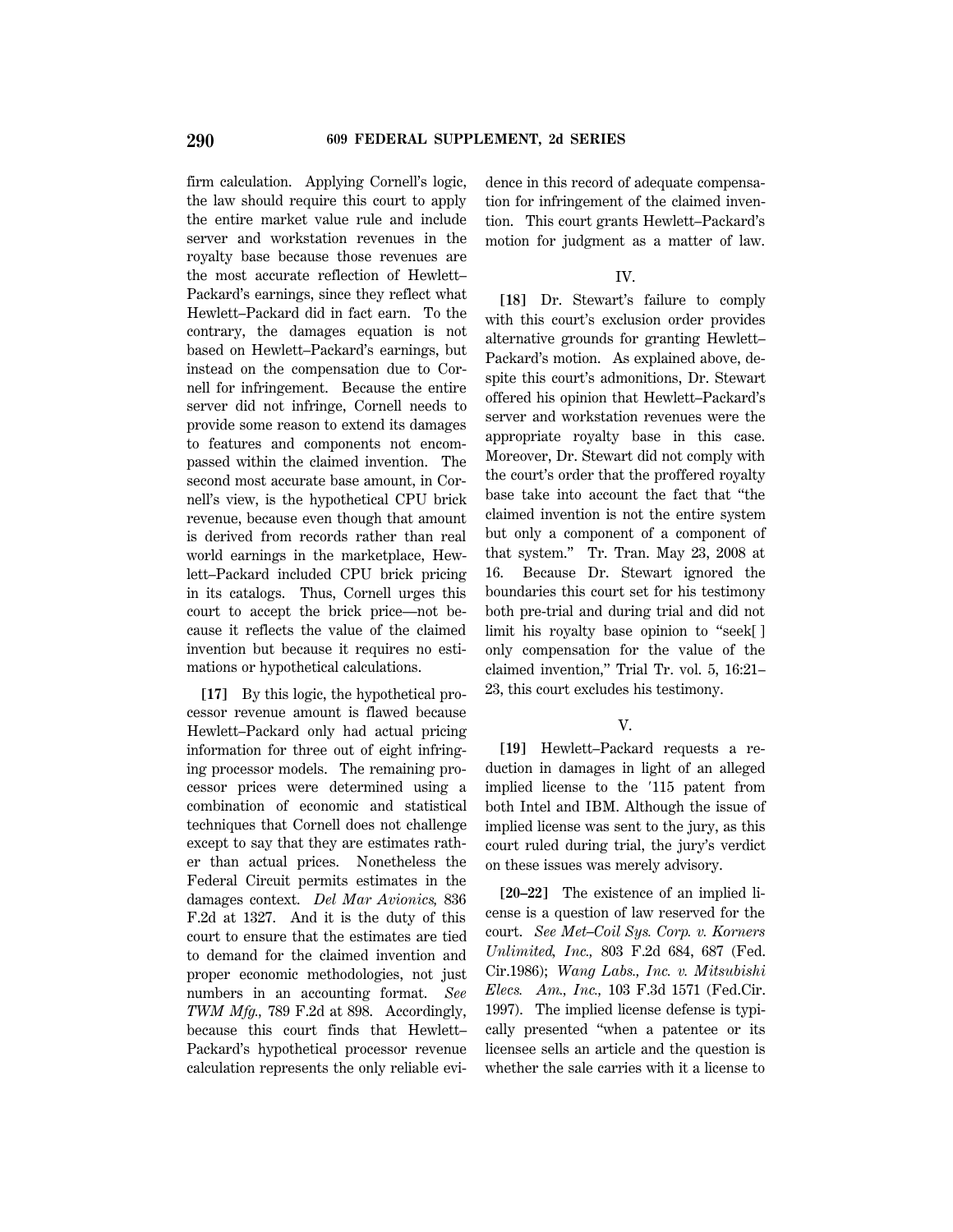#### **CORNELL UNIVERSITY v. HEWLETT–PACKARD CO. 291 Cite as 609 F.Supp.2d 279 (N.D.N.Y. 2009)**

engage in conduct that would infringe the patent owner's rights.'' *Jacobs v. Nintendo of Am., Inc.,* 370 F.3d 1097, 1100 (Fed. Cir.2004). An implied license defense incorporates two elements: (1) the article must have no reasonable non-infringing use; and (2) the circumstances of the sale must plainly indicate that the grant of a license should be inferred. *Met–Coil,* 803 F.2d at 686. Notably, the implied license doctrine does not include a U.S. sale requirement. *Id.*

A.

Cornell expressly granted Intel a license under the 8115 patent. Cornell did not restrict Intel's right to make the accused processors and sell them to Hewlett–Packard. Rather the license granted to Intel the unrestricted right to ''make, have made, use, import, offer to sell and sell, or otherwise distribute, directly or indirectly, any products covered by Licensed Patents.'' In other words, the license authorized Intel to sell its processors without placing any restrictions on sales to third parties.

In *Zenith Electronics Corp. v. PDI Communication Systems,* 522 F.3d 1348, 1360 (Fed.Cir.2008), the defendant purchased accused infringing products from manufacturers expressly licensed to sell products for uses that would infringe the Zenith patent. *Id.* at 1361. Because of these licenses between Zenith and the manufacturers, the Federal Circuit found the question of non-infringing uses to be ''irrelevant in the context of this case.'' *Id.* at 1360. Indeed, Zenith could not sue the manufacturers' customers for infringement because an implied license ''is derived from the *express licenses* between Zenith and those manufacturers.'' *Id.* at 1361 (emphasis in original).

Here, the record does not show that Cornell intended to limit its grant of patent rights to Intel. As in *Zenith,* Hewlett– Packard derives its implied licenses from express licenses from Cornell, the patentee, to Hewlett–Packard's supplier, Intel. Because the circumstances of the sale made clear that Intel was making the processors, this court concludes that Intel had a right to make those processors and sell them to its customers and that Hewlett– Packard, one of those customers, had an implied license to use and sell the Intelmade processors.

B.

In contrast, IBM had no rights under the '115 patent. In relevant part, the 1981 research contract between IBM and Cornell provided: ''The period of performance of this agreement shall be from July 1, 1981 through June 30, 1982.'' Because Dr. Torng conceived of the invention *after* the expiration of the 1981 research contract, and the parties never extended the terms of the research contract, IBM had no rights under the '115 patent. Although Hewlett–Packard attempted to convince the jury that a 1984 research contract between Cornell and IBM was a continuation of the 1981 research contract, testimony from Dr. Ling, an IBM witness, that the 1981 and 1984 contracts were unrelated stands unrefuted. For this reason, this court rejects Hewlett–Packard's implied license defense with respect to the IBMmade processors.

## VI.

Hewlett–Packard requests relief from the jury's erroneous royalty base verdict in the form of JMOL that the hypothetical processor revenue amount is the proper royalty base, or, in the alternative remittitur or a new trial on damages. Hewlett– Packard further asserts that the damages award should be reduced in light of its implied license to the '115 patent from both Intel and IBM. This court finds that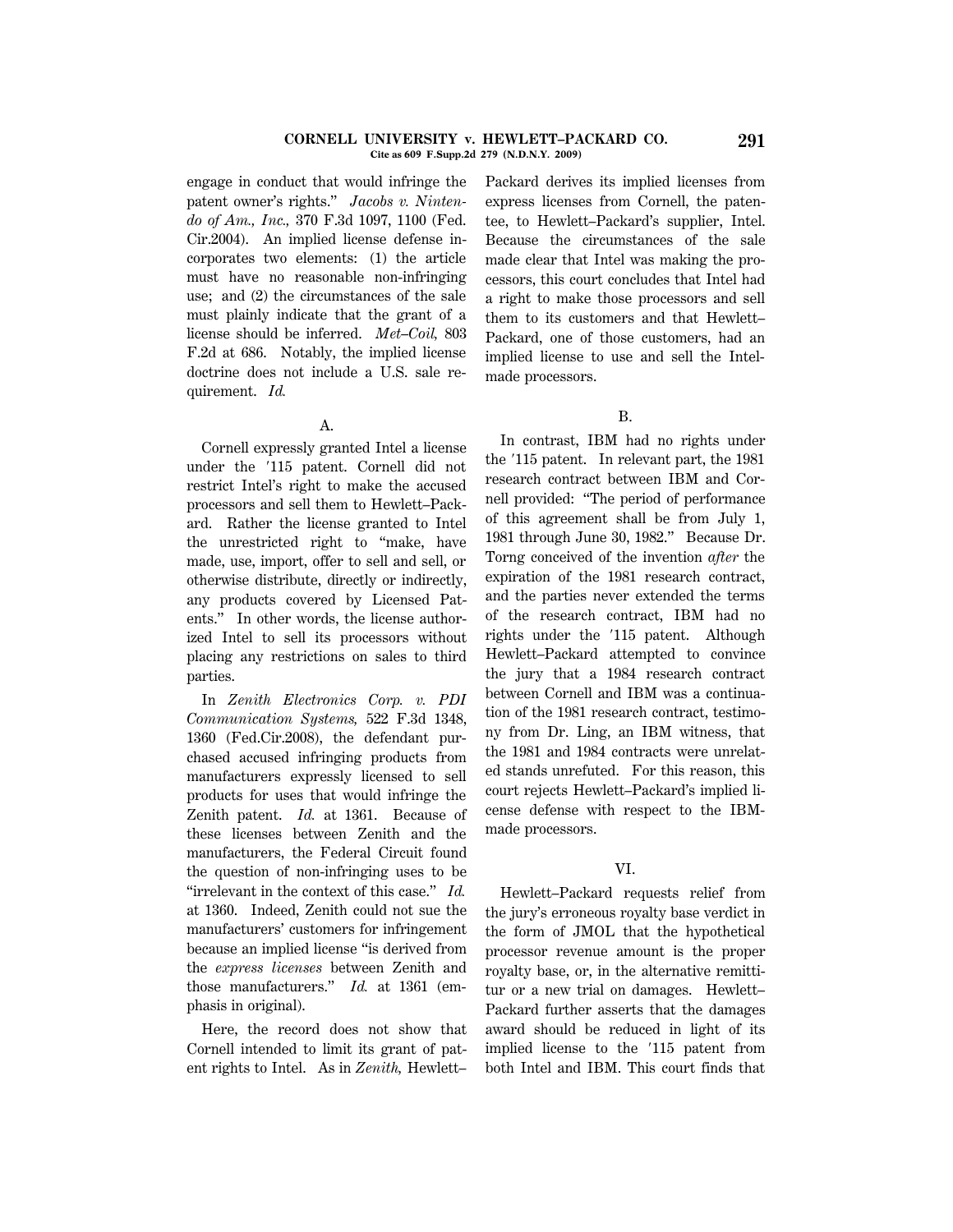Hewlett–Packard is entitled to JMOL that the hypothetical processor revenue of \$6,686,785,273 is the appropriate royalty base, and thus that Cornell is entitled to damages of \$53,494,282. In the alternative, should JMOL be disturbed on appeal, this court would grant Hewlett–Packard's motion for remittitur, submitting the option of a damages award of \$53,494,282 or a new trial on damages to Cornell.

### A.

An award of damages by the jury ''must be upheld unless the amount is grossly excessive or monstrous, clearly not supported by the evidence, or based only on speculation or guesswork.'' *Monsanto,* 382 F.3d at 1383 (quoting *Brooktree,* 977 F.2d at 1580). For the reasons stated above, this record contains insufficient evidence to establish the required nexus between the patented aspect of the infringing processors and the entire CPU brick. Accordingly, the jury's application of the entire market value rule to the CPU brick was unsupported as a matter of law. *See Lucent Technologies Inc. v. Gateway, Inc.,* 509 F.Supp.2d 912, 937–938 (S.D.Cal.2007). Therefore, this court grants Hewlett– Packard's motion for JMOL that the hypothetical processor revenue of \$8,061,545,086, not the hypothetical CPU brick revenue, is the appropriate royalty base. However, in light of the implied license with Intel, this court reduces the royalty base by \$1,374,759,813 to account for the processor revenue from Intel-made processors. Thus, as a matter of law, Cornell is entitled to damages of \$53,494,282. This damages amount derives from application of the jury's unchallenged determination of a royalty rate of 0.8 percent to the legally correct royalty base.

## B.

**[23, 24]** In the alternative, this court would grant Hewlett–Packard's motion for remittitur. Even if JMOL were not appropriate in this case, remittitur would be. Remittitur is appropriate in two distinct kinds of cases:

(1) where the court can identify an error that caused the jury to include in the verdict a quantifiable amount that should be stricken, *see, e.g., Joiner Systems, Inc. v. AVM Corp.,* 517 F.2d 45, 49 (3d Cir.1975); and (2) more generally, where the award is "intrinsically excessive'' in the sense of being greater than the amount a reasonable jury could have awarded, although the surplus cannot be ascribed to a particular, quantifiable error, *see, e.g., Lanfranconi v. Tidewater Oil Co.,* 376 F.2d 91, 96–97 (2d Cir.), *cert. denied,* 389 U.S. 951, 88 S.Ct. 334, 19 L.Ed.2d 361 (1967).

*Shu–Tao Lin,* 742 F.2d at 49. This case presents an example of the former. The jury erroneously included the \$23 billion hypothetical CPU brick revenue base in its damages calculation, even though Cornell did not submit sufficient evidence to support application of the entire market value rule. Because the \$8 billion hypothetical processor revenue royalty base is the only base presented to the jury that was supported by substantial evidence, absent its JMOL grant, this court would grant remittitur of \$53,494,282—that is, the product of the jury's uncontroverted royalty rate of 0.8 percent and the correct royalty base \$6,686,785,273 (the \$8,061,545,086 hypothetical royalty base less \$1,374,759,813, the Intel-made processor revenue).

## $\Gamma$ .

**[25]** As an alternative to its substantive attacks on Hewlett–Packard's motion, Cornell asserts that Hewlett–Packard is not entitled to a reduction in the jury verdict because of the ''maximum recovery rule.'' Under this rule, any remittitur amount must be ''based on the highest amount of damages that the jury could